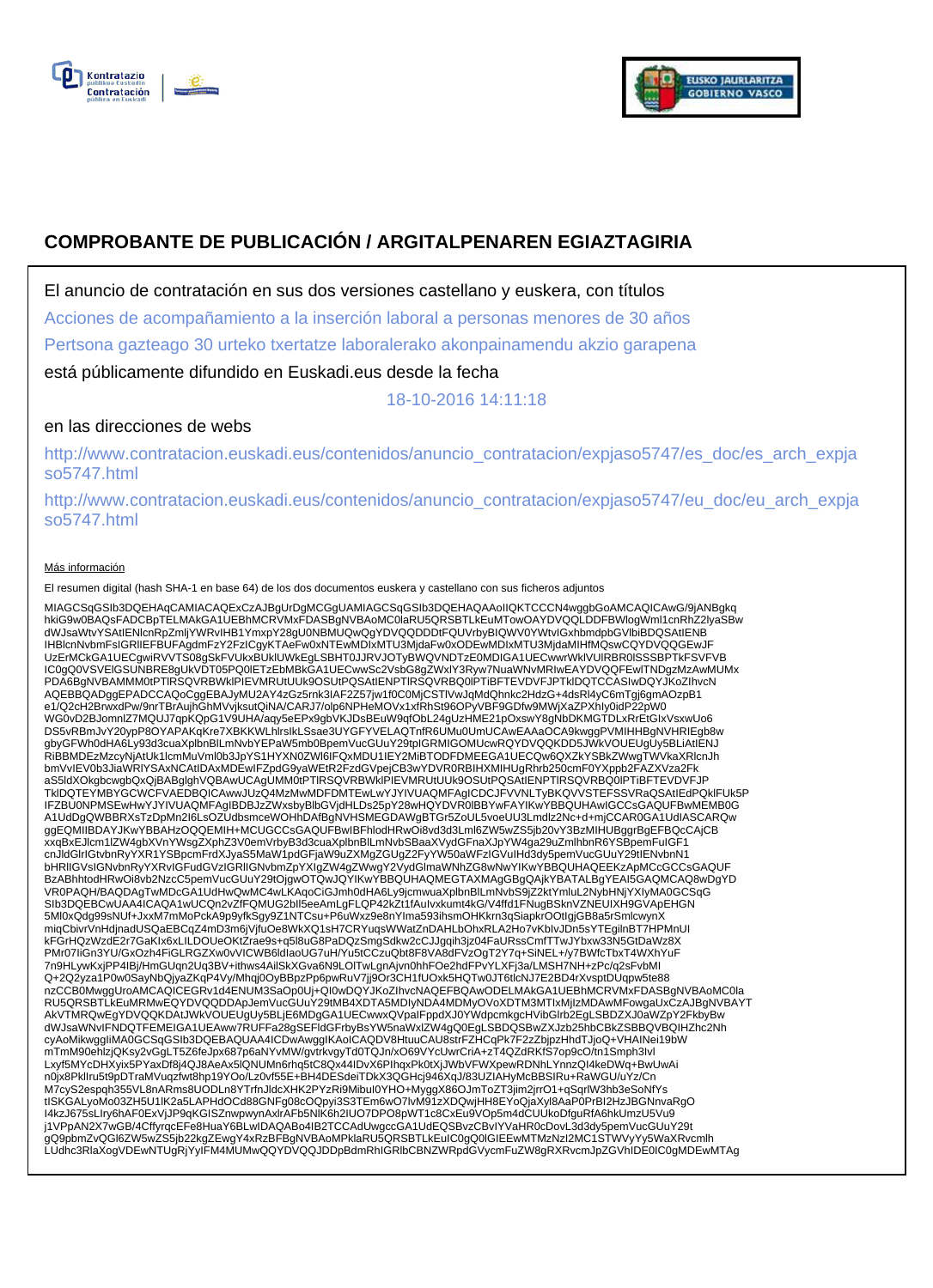



Vml0b3JpYS1HYXN0ZWl6MA8GA1UdEwEB/wQFMAMBAf8wDgYDVR0PAQH/BAQDAgEGMB0GA1UdDgQWBBTGr5ZoUL5voeUU3Lmdlz2N<br>c+d+mjAfBgNVHSMEGDAWgBQdHGUOqPIle7SRz+Sxsea9VXRsBTA6BgNVHSAEMzAxMC8GBFUdIAAwJzAlBggrBgEFBQcCARYZaHR0 cDovL3d3dy5pemVucGUuY29tL2NwczA3BggrBgEFBQcBAQQrMCkwJwYlKwYBBQUHMAGGG2h0dHA6Ly9vY3NwLml6ZW5wZS5jb206 ODA5NDAzBgNVHR8ELDAqMCigJqAkhiJodHRwOi8vY3JsLml6ZW5wZS5jb20vY2dpLWJpbi9hcmwyMA0GCSqGSIb3DQEBBQUAA4IC AQBpVvhndSWxWHqgal9iQrs1yQpyub846NJ73Eud0mkBsp21zQh8FFQC+q20PIT+XxIHUh5tGLopJHKnmK04/sO0tz2xekaW6CKf P5BgEvH3qMPlwRL+gzyNWdwwgp66dnRYxkrNrXts20tZeAiN622nlpLlOPiTwXcCa+7J75PikRJ9+3TlBYcaISVlzEkFHMfOW6Wn kFFCLPTxAAtdYlNBVRmp6wMxQTI2GI88Iq/3UELTA7VSCst7ovlM+ajp5clsZd9nICbe/GbLt9LonrTNJTmlxmBLXoAoFgpFWOTh TIGcF3hZ5q8iD8OMMDfqgUtJGczuitdTB7fQnchwkFxF13CvKJVxi/JU5YT2r/sb4AFmPQDwE94e+4xubP8oUAXWygWXcw0aUrzT zKN93Aq/tdY59WSJzcOBKYAKkrnDUe3b0HUqQ1THzthycxDe8AGs1+cKCOKbCFEn76n5LW/sVgZo9UVKiq1bzjGCAdUwggHRAgEB MIGtMIGIMQswCQYDVQQGEwJFUzEUMBIGA1UECgwLSVpFTIBFIFMuQS4xOjA4BgNVBAsMMUFaWiBaaXVydGFnaXJpIHB1Ymxpa29h IC0gQ2VydGlmaWNhZG8gcHVibGljbyBTQ0ExRDBCBgNVBAMMO0VBRWtvlEhBZXRha28gbGFuZ2lsZWVuIENBIC0gQ0EgcGVyc29u YWwgZGUgQUFQUCB2YXNjYXMgKDIpAgMBv/YwCQYFKw4DAhoFADANBgkqhkiG9w0BAQEFAASCAQCDOgln5/rlt/p40BgJ5zd6vKtJ 8Jrd5UmvOWqGuEGVF9gM+GpMnWEBKT5bVFqitNl9cSHd5DvYqPaq75oM7+M4zMe4h2VXKdYz7uBPRGS4XUwtZqjtcbX7FE0kF27N<br>gPmC0T3DSe+I74/+w1ft4seB0eQ/M3Et8hleE0xwgh152p3tmNysG12Q4qMlVFl547Hjbs/WiALpqDtxZ+4jUBPm+JONdpo2/d0G qfeDaOAm6XJ3AJ8MqJaYxN/4XhQtpL9LkQEL4he1xnw+IFv4yqrL9XksCVE8xcl/bkMRj13yuzaACcmTJKDR897rluwVIDRvEzPlcVvGuCTtKgobla60AAAAAAA

#### fue sellado en el tiempo digitalmente por

CN=KONTRATAZIO ELEKTRONIKOA - CONTRATACION ELECTRONICA,serialNumber=S4833001C,OU=sello electrónico,OU=ZIURTAGIRI ONARTUA - CERTIFICADO RECONOCIDO, O=EUSKO JAURLARITZA - GOBIERNO VASCO, C=ES

#### obteniéndose el sello

MIILzjADAgEAMIILxQYJKoZIhvcNAQcCoIILtjCCC7ICAQMxDzANBglghkgBZQMEAgEFADBxBgsq hkiG9w0BCRABBKBiBGAwXgl BAQYJKwYBBAHzOQMDMCEwCQYFKw4DAhoFAAQUn9TPKDfZDmBVMQrIG36UQNeGHRUCEB+yxOC3xExxWAYRZm5lcTgYDzIwMTYxMD E4MTIxMTE4WgIIRkQmramE+jCgggey MIIHrjCCBZagAwIBAgIQMQGzmv2tXG9XOa110EY6gTANBgkqhkiG9w0BAQsFADA4MQswCQYDVQQG EwJFUzEUMBIGA1UECgwLSVpFTIBFIFMuQS4xEzARBgNVBAMMCkI6ZW5wZS5jb20wHhcNMTYwNTE2 MTEyMjI5WhcNMjE wNTE2MTEyMjI5WjA8MQswCQYDVQQGEwJFUzEUMBIGA1UECgwLSVpFTIBFIFMu QS4xFzAVBgNVBAMMDnRzYS5pemVucGUuY29tMI WBfxkCkJqGx3ovnDLVN TXh8jPSWkBRoquVtm/otGwwCVqyv1WLGysADYOB4tijWhY4Jqw+P20hhG9SiURiozjOFAvyQ9/cr cyb 66ZiclTBO8LKDWLsDVXL+4PE30L+fH/QJVJmbi1m0CFxJsXvTQI8QJt1mdfzMLuGGWTk+kQI9 IIN3d0NkKEzEGwcLm8bjoikRqB ZVB4qB3m9Etmt+OjL7VFjL014/pkFwKd4JuiFgxrlj5QJDAA0w2LDaWEkMEsLL0uqsdEFzqEkxU45G6IHBeBpkhrUsPfqU/6+SurRd1ocL/5gFu8Wk2F2fCzR8iwtV ReJ22Is+KPKrUAh8+fkh/JkQG7IYFqCNQN5Ql5wx3ID9DVWlKzFBIvr3n6oik8hf4kRu1InX3RXA afLGaAlOdi1paXzdQZoDJnVFtlHuTNWWKqjbGTGOv26vY … содержить на полнять последником поддержить последником и полнять и полнять и полнять полнять и полнять дела<br>В последность и полнять полнять пользования и полнять и полнять и полнять и полнять и полнять дела и полнять п e7SRz+Sxsea9VXRsBTA3BggrBgEFBQcBCwQrMCkwJwYlKwYBBQUHMAOGG2h0dHA6Ly90c2EuaXpl bnBlLm NvbTo4MDkzLzCCAR0GA1UdIASCARQwggEQMIIBDAYJKwYBBAHzOQMDMIH+MCUGCCsGAQUF BwIBFhlodHRwOi8vd3d3Lml6ZW5wZ S5jb20vY3BzMIHUBggrBgEFBQcCAjCBxxqBxEJlcm1IZW4gbXVnYWsgZXphZ3V0emVrbyB3d3cuaXplbnBlLmNvbSBaaXVydGFnaXJpYW4ga29uZmlhbnR6YSBp emFulGF1cnJldGlrlGtvbnRyYXR1YSBpcmFrdXJyaS5MaW1pdGFjaW9uZXMgZGUgZ2FyYW50aWFzIGVulHd3dy5pemVucGUuY29tlENvbnN1bHRllGVslGNvbnRy YXRvIGFudGVzIGRIIGNvbmZpYXIg ZW4gZWwgY2VydGlmaWNhZG8wMwYDVR0fBCwwKjAooCagJlYiaHR0cDovL2NybC5pemVucGUuY29t L2NnaS1iaW4vYXJsMjANBgkqhkiG9w0BAQsFAAOCAgEAhhGT8MBls675k9p06tToGPSCB9E3UmpYX9USFrcEg967nwFlC ENGLISHER AUGUST AUGUST AUGUST AUGUST AUGUST AUGUST AUGUST AUGUST AUGUST AUGUST AUGUST AUGUST AUGUST AUGUST AUG<br>AUGUST AUGUST AUGUST AUGUST AUGUST AUGUST AUGUST AUGUST AUGUST AUGUST AUGUST AUGUST AUGUST AUGUST AUGUST AUGUS NEW WARD WAS ARRESTED FOR A CONNECT WAS ARRESTED FOR A CONTROL OF SUIT OF THE WAY OF CONTROLLY WAT A THE SUIT ON CONTROLLY IN THE SUIT OF SUIT ON CONTROLLY INTO THE SUIT OF ONE OF THE SUIT OF ONE OF THE SUIT OF ONE OF THE 8c0RhqGQt8Dvo4ZgxOfBC YxrbE+xllm+O+62PQYcMi0MMe26KgL/xekw4uA1xUxJvS5pryYYWJrEvHCpebQH7d31d+sOpF5RL E ahTptKH8I1XxS/JPbq43aaQmzTLXVpyx52wyrKKKNQxggNxMIIDbQIBATBMMDgxCzAJBgNVBAYT AkVTMRQwEgYDVQQKDAtJWkVO UEUgUy5BLjETMBEGA1UEAwwKSXplbnBlLmNvbQlQMQGzmv2tXG9X Oa110EY6gTANBglghkgBZQMEAgEFAKCB9zAaBgkqhkiG9w0 BCQMxDQYLKoZIhvcNAQkQAQQwHAYJ KoZIhvcNAQkFMQ8XDTE2MTAxODEyMTExOFowLwYJKoZIhvcNAQkEMSIEIGvQ4tW7VkZgcZDEvPxB DOAKAQOMfCYO7NqNgL5DbWA4MIGJBgsqhkiG9w0BCRACLzF6MHgwdjB0BCCQwYrvImWKYBhRjikZ pSwL5aVGKevXK7/8<br>NxQCHmBTXjBQMDykOjA4MQswCQYDVQQGEwJFUzEUMBIGA1UECgwLSVpFTIBF IFMuQS4xEzARBgNVBAMMCkl6ZW5wZS5jb20CEDE - RS5r9rVxvVzmtddBGOoEwDQYJKoZIhvcNAQEB-BQAEggIAd61yiu3uDCg8fpkH22uB0Oi4qzkg4sUD/KnaUjzw3J6owsLD0VL4GDZiGKGN4VGVB9hv<br>JI4KC1SOWo2+4tuoPW7IMLb+jYk/Xi3dnIqIX8F9+aKn7MRGIz5mV2KrjbTVvHYbbUce37QfnlJN zxtUzEaa o7WTmXbw2S1wMTcvu8eoqZmKyhwgvy8vNIHvhK6FdbmqjbsDFE4il9hRs+vwxPyRvydr nNOn43HSmBx09uhyDU3oi8yeezokAlX o03lwqyPEhRrDAz4MEkekVUobvVLdYf6dN8uy3UlhQ9uVFnJejMBJXb4DdX/W9UZD7JmprYC7/hb7+1iYQ6QVA4+Ok1n69N5e7Lruk7fPKzJr1gGjjmv9XJWe 4iSsGI8Ey5LW65NIK1LUrpCp3nh4rMAunYCDxx+ukPb5h/78WHu9qdewetlxtmzfczSLT6vBdWtN sfvTWOnajirkgphlZIPRB8/49nIFP5hMPKHy799HR9myoEEO+F y4tQl7kCl/amCEnjhUzbi79pJm 0970tRmiDTOKDzBzrWlW+kv84hUQdC++TQJil6JVUZvsM49iFmaBdkxJQgCTo2NvaLk3enUM9+Bd zh7gQkecUJouJdnuS4uxfUXzCdlcjwQfxVZ5+nJE0HvCArWahculoFcT/MyzGYYErPRLuYX+EtHD W1+2Rbg=

Kontratuaren iragarkia, gaztelaniaz eta eskaraz, izenburuekin

Acciones de acompañamiento a la inserción laboral a personas menores de 30 años

Pertsona gazteago 30 urteko txertatze laboralerako akonpainamendu akzio garapena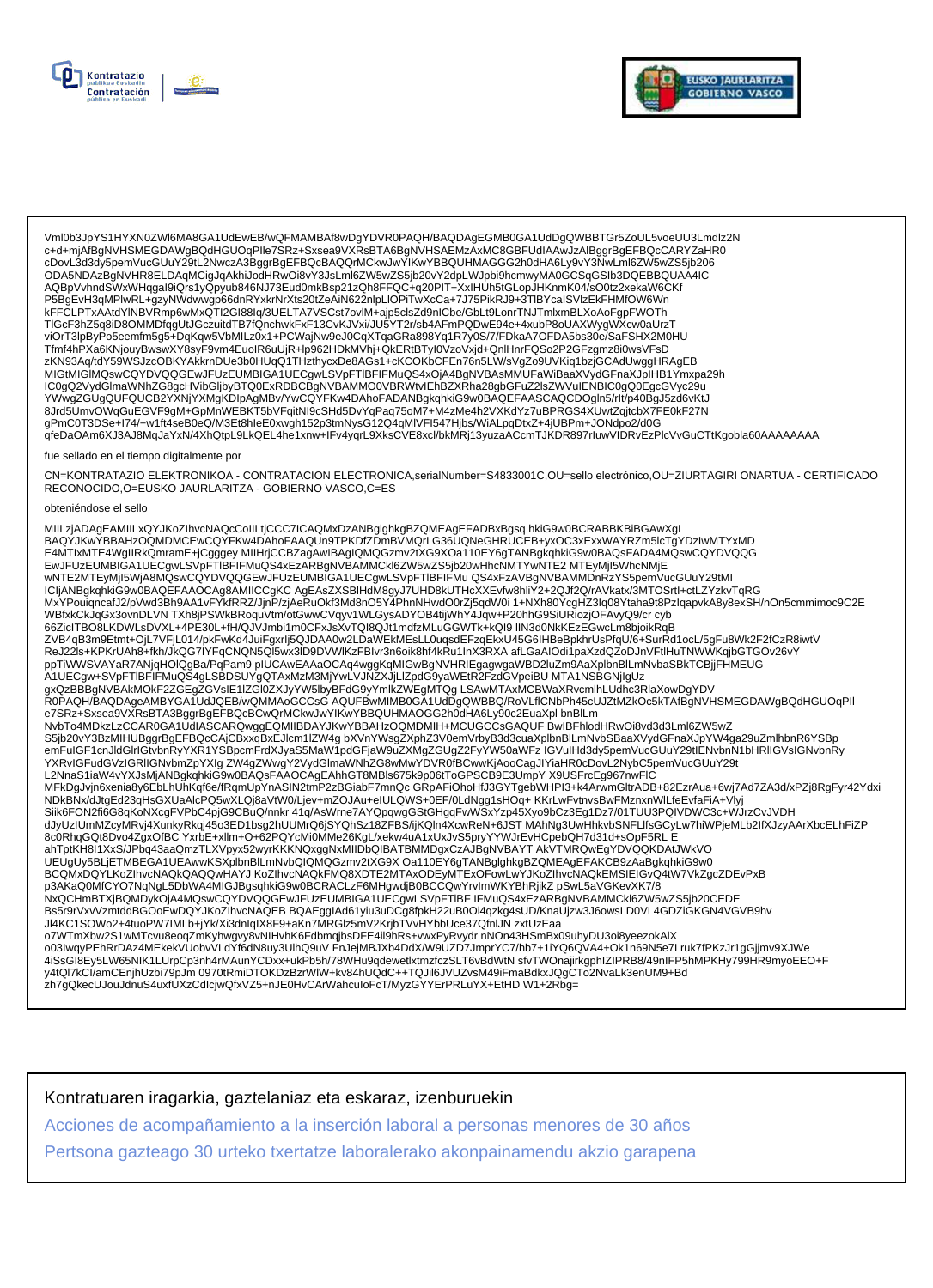



# Euskadi.eus webgunean argitaratzen da data honetatik

2016-10-18 14:11:18

## web hauen helbideetan

http://www.contratacion.euskadi.eus/contenidos/anuncio\_contratacion/expjaso5747/es\_doc/es\_arch\_expja so5747.html

http://www.contratacion.euskadi.eus/contenidos/anuncio\_contratacion/expjaso5747/eu\_doc/eu\_arch\_expja so5747.html

### Informazio gehiago

Bi dokumentuen (euskara eta gaztelania) laburpen digitala (hash SHA-1, 64 oinarriarekin), erantsitako fitxategiekin

MIAGCSqGSIb3DQEHAqCAMIACAQExCzAJBgUrDgMCGgUAMIAGCSqGSIb3DQEHAQAAoIIQKTCCCN4wggbGoAMCAQICAwG/9jANBgkq hkiG9w0BAQsFADCBpTELMAkGA1UEBhMCRVMxFDASBgNVBAoMC0laRU5QRSBTLkEuMTowOAYDVQQLDDFBWlogWml1cnRhZ2lyaSBw dWJsaWtvYSAtIENlcnRpZmljYWRvIHB1YmxpY28gU0NBMUQwQgYDVQQDDDtFQUVrbyBIQWV0YWtvIGxhbmdpbGVlbiBDQSAtIENB IHBlcnNvbmFsIGRlIEFBUFAgdmFzY2FzICgyKTAeFw0xNTEwMDIxMTU3MjdaFw0xODEwMDIxMTU3MjdaMIHfMQswCQYDVQQGEwJF UzErMCkGA1UECgwiRVVTS08gSkFVUkxBUklUWkEgLSBHT0JJRVJOTyBWQVNDTzE0MDIGA1UECwwrWklVUlRBR0lSSSBPTkFSVFVB IC0gQ0VSVElGSUNBRE8gUkVDT05PQ0lETzEbMBkGA1UECwwSc2VsbG8gZWxlY3Ryw7NuaWNvMRIwEAYDVQQFEwlTNDgzMzAwMUMx PDA6BgNVBAMMM0tPTlRSQVRBWklPIEVMRUtUUk9OSUtPQSAtIENPTlRSQVRBQ0lPTiBFTEVDVFJPTklDQTCCASIwDQYJKoZIhvcN AQEBBQADggEPADCCAQoCggEBAJyMU2AY4zGz5rnk3IAF2Z57jw1f0C0MjCSTlVwJqMdQhnkc2HdzG+4dsRl4yC6mTgj6gmAOzpB1 e1/Q2cH2BrwxdPw/9nrTBrAujhGhMVvjksutQiNA/CARJ7/olp6NPHeMOVx1xfRhSt96OPyVBF9GDfw9MWjXaZPXhIy0idP22pW0 WG0vD2BJomnlZ7MQUJ7qpKQpG1V9UHA/aqy5eEPx9gbVKJDsBEuW9qfObL24gUzHME21pOxswY8gNbDKMGTDLxRrEtGIxVsxwUo6 DS5vRBmJvY20ypP8OYAPAKqKre7XBKKWLhlrsIkLSsae3UYGFYVELAQTnfR6UMu0UmUCAwEAAaOCA9kwggPVMIHHBgNVHRIEgb8w gbyGFWh0dHA6Ly93d3cuaXplbnBlLmNvbYEPaW5mb0BpemVucGUuY29tpIGRMIGOMUcwRQYDVQQKDD5JWkVOUEUgUy5BLiAtIENJ<br>RiBBMDEzMzcyNjAtUk1lcmMuVml0b3JpYS1HYXN0ZWI6IFQxMDU1IEY2MiBTODFDMEEGA1UECQw6QXZkYSBkZWwgTWVkaXRlcnJh bmVvIEV0b3JiaWRIYSAxNCAtIDAxMDEwIFZpdG9yaWEtR2FzdGVpejCB3wYDVR0RBIHXMIHUgRhrb250cmF0YXppb2FAZXVza2Fk<br>aS5ldXOkgbcwgbQxQjBABglghVQBAwUCAgUMM0tPTIRSQVRBWkIPIEVMRUtUUk9OSUtPQSAtIENPTIRSQVRBQ0IPTiBFTEVDVFJP TklDQTEYMBYGCWCFVAEDBQICAwwJUzQ4MzMwMDFDMTEwLwYJYIVUAQMFAgICDCJFVVNLTyBKQVVSTEFSSVRaQSAtIEdPQklFUk5P IFZBU0NPMSEwHwYJYIVUAQMFAgIBDBJzZWxsbyBlbGVjdHLDs25pY28wHQYDVR0lBBYwFAYIKwYBBQUHAwIGCCsGAQUFBwMEMB0G A1UdDgQWBBRXsTzDpMn2I6LsOZUdbsmceWOHhDAfBgNVHSMEGDAWgBTGr5ZoUL5voeUU3Lmdlz2Nc+d+mjCCAR0GA1UdIASCARQw ggEQMIIBDAYJKwYBBAHzOQQEMIH+MCUGCCsGAQUFBwIBFhlodHRwOi8vd3d3Lml6ZW5wZS5jb20vY3BzMIHUBggrBgEFBQcCAjCB xxqBxEJlcm1lZW4gbXVnYWsgZXphZ3V0emVrbyB3d3cuaXplbnBlLmNvbSBaaXVydGFnaXJpYW4ga29uZmlhbnR6YSBpemFuIGF1 cnJldGlrIGtvbnRyYXR1YSBpcmFrdXJyaS5MaW1pdGFjaW9uZXMgZGUgZ2FyYW50aWFzIGVuIHd3dy5pemVucGUuY29tIENvbnN1 bHRIIGVsIGNvbnRyYXRvIGFudGVzIGRIIGNvbmZpYXIgZW4gZWwgY2VydGlmaWNhZG8wNwYIKwYBBQUHAQEEKzApMCcGCCsGAQUF<br>BzABhhtodHRwOi8vb2NzcC5pemVucGUuY29tOjgwOTQwJQYIKwYBBQUHAQMEGTAXMAgGBgQAjkYBATALBgYEAI5GAQMCAQ8wDgYD VR0PAQH/BAQDAgTwMDcGA1UdHwQwMC4wLKAqoCiGJmh0dHA6Ly9jcmwuaXplbnBlLmNvbS9jZ2ktYmluL2NybHNjYXIyMA0GCSqG SIb3DQEBCwUAA4ICAQA1wUCQn2vZfFQMUG2bIl5eeAmLgFLQP42kZt1fAuIvxkumt4kG/V4ffd1FNugBSknVZNEUIXH9GVApEHGN 5Ml0xQdg99sNUf+JxxM7mMoPckA9p9yfkSgy9Z1NTCsu+P6uWxz9e8nYIma593ihsmOHKkrn3qSiapkrOOtIgjGB8a5rSmlcwynX miqCbivrVnHdjnadUSQaEBCqZ4mD3m6jVjfuOe8WkXQ1sH7CRYuqsWWatZnDAHLbOhxRLA2Ho7vKbIvJDn5sYTEgilnBT7HPMnUI kFGrHQzWzdE2r7GaKIx6xLILDOUeOKtZrae9s+q5l8uG8PaDQzSmgSdkw2cCJJgqih3jz04FaURssCmfTTwJYbxw33N5GtDaWz8X PMr07IiGn3YU/GxOzh4FiGLRGZXw0vVICWB6ldIaoUG7uH/Yu5tCCzuQbt8F8VA8dFVzOgT2Y7q+SiNEL+/y7BWfcTbxT4WXhYuF 7n9HLywKxjPP4IBj/HmGUqn2Uq3BV+ithws4AilSkXGva6N9LOlTwLgnAjvn0hhFOe2hdFPvYLXFj3a/LMSH7NH+zPc/q2sFvbMl<br>Q+2Q2yza1P0w0SayNbQjyaZKqP4Vy/Mhqj0OyBBpzPp6pwRuV7jj9Or3CH1fUOxk5HQTw0JT6tlcNJ7E2BD4rXvsptDUqpw5te88 nzCCB0MwggUroAMCAQICEGRv1d4ENUM3SaOp0Uj+QI0wDQYJKoZIhvcNAQEFBQAwODELMAkGA1UEBhMCRVMxFDASBgNVBAoMC0la RU5QRSBTLkEuMRMwEQYDVQQDDApJemVucGUuY29tMB4XDTA5MDIyNDA4MDMyOVoXDTM3MTIxMjIzMDAwMFowgaUxCzAJBgNVBAYT AkVTMRQwEgYDVQQKDAtJWkVOUEUgUy5BLjE6MDgGA1UECwwxQVpaIFppdXJ0YWdpcmkgcHVibGlrb2EgLSBDZXJ0aWZpY2FkbyBw dWJsaWNvIFNDQTFEMEIGA1UEAww7RUFFa28gSEFldGFrbyBsYW5naWxlZW4gQ0EgLSBDQSBwZXJzb25hbCBkZSBBQVBQIHZhc2Nh cyAoMikwggIiMA0GCSqGSIb3DQEBAQUAA4ICDwAwggIKAoICAQDV8HtuuCAU8strFZHCqPk7F2zZbjpzHhdTJjoQ+VHAINei19bW mTmM90ehlzjQKsy2vGgLT5Z6feJpx687p6aNYvMW/gvtrkvgyTd0TQJn/xO69VYcUwrCriA+zT4QZdRKfS7op9cO/tn1Smph3Ivl Lxyf5MYcDHXyix5PYaxDf8j4QJ8AeAx5lQNUMn6rhq5tC8Qx44IDvX6PIhqxPk0tXjJWbVFWXpewRDNhLYnnzQI4keDWq+BwUwAi n0jx8PklIru5t9pDTraMVuqzfwt8hp19YOo/Lz0vf55E+BH4DESdeiTDkX3QGHcj946XqJ/83UZIAHyMcBBSIRu+RaWGU/uYz/Cn M7cyS2espqh355VL8nARms8UODLn8YTrfnJldcXHK2PYzRi9MibuI0YHO+MyggX86OJmToZT3jim2jrrO1+qSqrlW3hb3eSoNfYs tISKGALyoMo03ZH5U1lK2a5LAPHdOCd88GNFg08cOQpyi3S3TEm6wO7lvM91zXDQwjHH8EYoQjaXyl8AaP0PrBI2HzJBGNnvaRgO I4kzJ675sLIry6hAF0ExVjJP9qKGISZnwpwynAxlrAFb5NlK6h2IUO7DPO8pWT1c8CxEu9VOp5m4dCUUkoDfguRfA6hkUmzU5Vu9 j1VPpAN2X7wGB/4CffyrqcEFe8HuaY6BLwIDAQABo4IB2TCCAdUwgccGA1UdEQSBvzCBvIYVaHR0cDovL3d3dy5pemVucGUuY29t gQ9pbmZvQGl6ZW5wZS5jb22kgZEwgY4xRzBFBgNVBAoMPklaRU5QRSBTLkEuIC0gQ0IGIEEwMTMzNzI2MC1STWVyYy5WaXRvcmlh<br>LUdhc3RIaXogVDEwNTUgRjYyIFM4MUMwQQYDVQQJDDpBdmRhIGRIbCBNZWRpdGVycmFuZW8gRXRvcmJpZGVhIDE0IC0gMDEwMTAg<br>Vml0b3JpYS1HYXN0ZWI6 cDovL3d3dy5pemVucGUuY29tL2NwczA3BggrBgEFBQcBAQQrMCkwJwYIKwYBBQUHMAGGG2h0dHA6Ly9vY3NwLml6ZW5wZS5jb206 ODA5NDAzBgNVHR8ELDAqMCigJqAkhiJodHRwOi8vY3JsLml6ZW5wZS5jb20vY2dpLWJpbi9hcmwyMA0GCSqGSIb3DQEBBQUAA4IC AQBpVvhndSWxWHqgaI9iQrs1yQpyub846NJ73Eud0mkBsp21zQh8FFQC+q20PIT+XxIHUh5tGLopJHKnmK04/sO0tz2xekaW6CKf P5BgEvH3qMPlwRL+gzyNWdwwgp66dnRYxkrNrXts20tZeAiN622nlpLlOPiTwXcCa+7J75PikRJ9+3TlBYcaISVlzEkFHMfOW6Wn kFFCLPTxAAtdYlNBVRmp6wMxQTI2GI88Iq/3UELTA7VSCst7ovlM+ajp5clsZd9nICbe/GbLt9LonrTNJTmlxmBLXoAoFgpFWOTh TlGcF3hZ5q8iD8OMMDfqgUtJGczuitdTB7fQnchwkFxF13CvKJVxi/JU5YT2r/sb4AFmPQDwE94e+4xubP8oUAXWygWXcw0aUrzT viOrT3lpByPo5eemfm5g5+DqKqw5VbMILz0x1+PCWajNw9eJ0CqXTqaGRa898Yq1R7y0S/7/FDkaA7OFDA5bs30e/SaFSHX2M0HU<br>Tfmf4hPXa6KNjouyBwswXY8syF9vm4EuoIR6uUjR+lp962HDkMVhj+QkERtBTyI0VzoVxjd+QnlHnrFQSo2P2GFzgmz8i0wsVFsD zKN93Aq/tdY59WSJzcOBKYAkkrnDUe3b0HUqQ1THzthycxDe8AGs1+cKCOKbCFEn76n5LW/sVgZo9UVKiq1bzjGCAdUwggHRAgEB